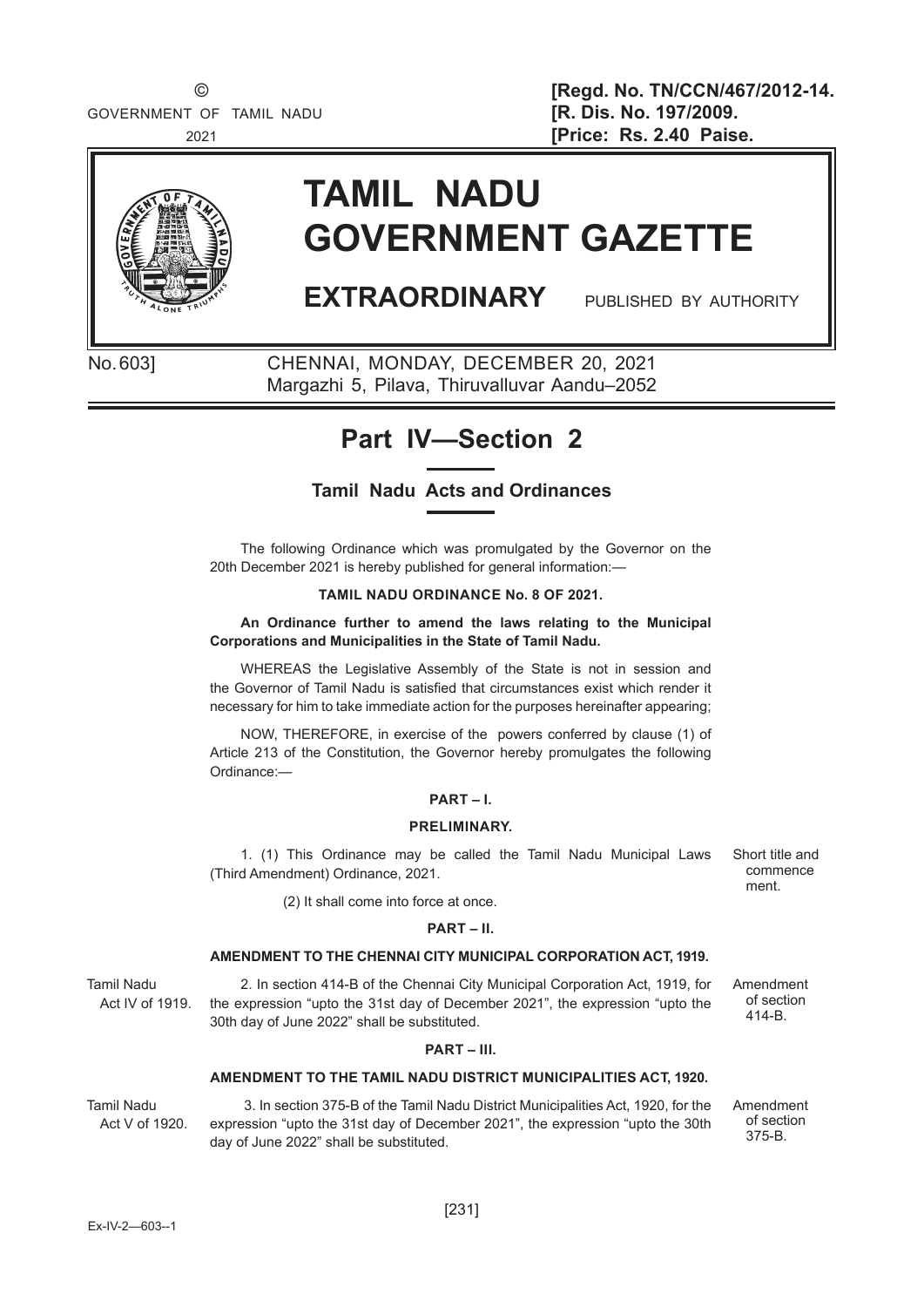# 232 TAMIL NADU GOVERNMENT GAZETTE EXTRAORDINARY

#### **PART – IV.**

#### **AMENDMENT TO THE MADURAI CITY MUNICIPAL CORPORATION ACT, 1971.**

Amendment of 4. In section 510-AAA of the Madurai City Municipal Corporation Act, 1971, for the expression "upto the 31st day of December 2021", the expression "upto the 30th day of June 2022" shall be substituted. Tamil Nadu Act 15 of 1971.

#### **PART – V.**

#### **AMENDMENT TO THE COIMBATORE CITY MUNICIPAL CORPORATION ACT, 1981.**

Amendment of section 511- AAA.

section 510- AAA.

> 5. In section 511-AAA of the Coimbatore City Municipal Corporation Act, Tamil Nadu Act 1981, for the expression "upto the 31st day of December 2021", the expression "upto the 30th day of June 2022" shall be substituted. 25 of 1981.

6. In section 10-A of the Tiruchirappalli City Municipal Corporation Act, 1994, Tamil Nadu Act

27 of 1994.

#### **PART – VI.**

#### **AMENDMENT TO THE TIRUCHIRAPPALLI CITY MUNICIPAL**

for the expression "upto the 31st day of December 2021", the expression "upto the

**PART – VII. AMENDMENT TO THE TIRUNELVELI CITY MUNICIPAL CORPORATION ACT, 1994.**

30th day of June 2022" shall be substituted.

#### **CORPORATION ACT, 1994.**

Amendment of section 10-A.

Amendment of section  $10-A$ .

7. In section 10-A of the Tirunelveli City Municipal Corporation Act, 1994, for Tamil Nadu Act the expression "upto the 31st day of December 2021", the expression "upto the 30th day of June 2022" shall be substituted. 28 of 1994.

#### **PART – VIII.**

#### **AMENDMENT TO THE SALEM CITY MUNICIPAL CORPORATION ACT, 1994.**

8. In section 10-A of the Salem City Municipal Corporation Act, 1994, for Tamil Nadu Act the expression "upto the 31st day of December 2021", the expression "upto the 30th day of June 2022" shall be substituted. 29 of 1994.

#### **PART – IX.**

#### **AMENDMENT TO THE TIRUPPUR CITY MUNICIPAL CORPORATION ACT, 2008.**

Amendment of 9. In section 9-A of the Tiruppur City Municipal Corporation Act, 2008, for the expression "upto the 31st day of December 2021", the expression "upto the 30th day of June 2022" shall be substituted. Tamil Nadu Act 7 of 2008.

#### **PART – X.**

#### **AMENDMENT TO THE ERODE CITY MUNICIPAL CORPORATION ACT, 2008.**

Amendment of section 9-A.

section 9-A.

10. In section 9-A of the Erode City Municipal Corporation Act, 2008, for Tamil Nadu Act 8 the expression "upto the 31st day of December 2021", the expression "upto the 30th day of June 2022" shall be substituted. of 2008.

#### **PART – XI.**

#### **AMENDMENT TO THE VELLORE CITY MUNICIPAL CORPORATION**

#### **ACT, 2008.**

Amendment of section 9-A.

 11. In section 9-A of the Vellore City Municipal Corporation Act, 2008, for Tamil Nadu Act the expression "upto the 31st day of December 2021", the expression "upto the 30th day of June 2022" shall be substituted. 26 of 2008.

Amendment of section 10-A.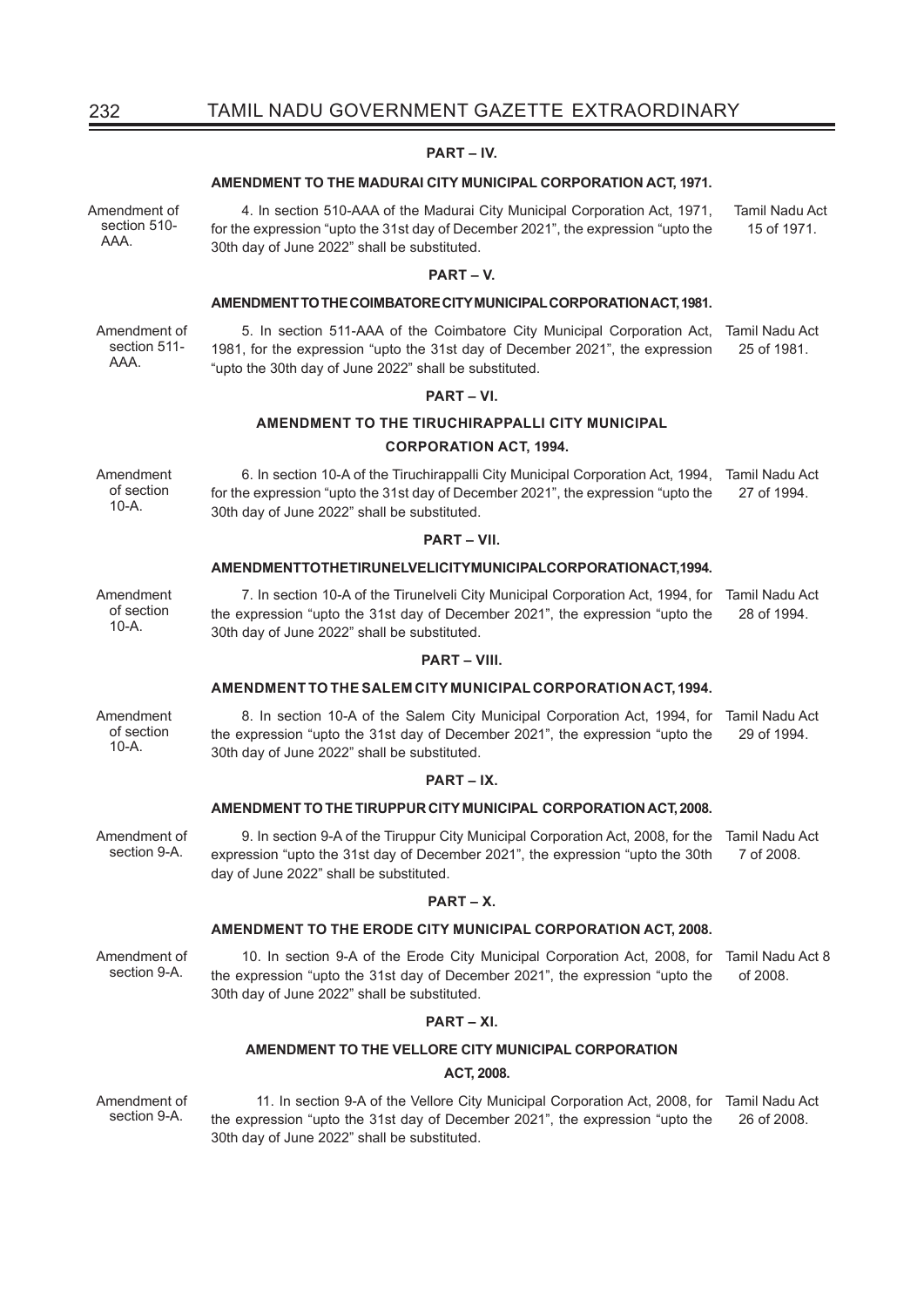#### **PART – XII.**

#### **AMENDMENT TO THE THOOTHUKUDI CITY MUNICIPAL**

#### **CORPORATION ACT, 2008.**

Tamil Nadu Act 27 of 2008. 12. In section 9-A of the Thoothukudi City Municipal Corporation Act, 2008, for the expression "upto the 31st day of December 2021", the expression "upto the 30th day of June 2022" shall be substituted. Amendment of section 9-A.

#### **PART – XIII.**

# **AMENDMENT TO THE THANJAVUR CITY MUNICIPAL CORPORATION ACT, 2013.**

Tamil Nadu Act 24 of 2013.

10 of 2019.

13. In section 9-A of the Thanjavur City Municipal Corporation Act, 2013, for the expression "upto the 31st day of December 2021", the expression "upto the 30th day of June 2022" shall be substituted. Amendment of section 9-A.

#### **PART – XIV.**

#### **AMENDMENT TO THE DINDIGUL CITY MUNICIPAL**

#### **CORPORATION ACT, 2013.**

Tamil Nadu Act 25 of 2013. 14. In section 9-A of the Dindigul City Municipal Corporation Act, 2013, for the expression "upto the 31st day of December 2021", the expression "upto the 30th day of June 2022" shall be substituted. Amendment of section 9-A.

#### **PART – XV.**

#### **AMENDMENT TO THE HOSUR CITY MUNICIPAL CORPORATION ACT, 2019.**

Tamil Nadu Act 15. In section 10 of the Hosur City Municipal Corporation Act, 2019, in sub-section (4), for the expression "upto the 31st day of December 2021", the expression "upto the 30th day of June 2022" shall be substituted. Amendment of

#### **PART – XVI.**

#### **AMENDMENT TO THE NAGERCOIL CITY MUNICIPAL CORPORATION ACT, 2019.**

Tamil Nadu Act 11 of 2019. 16. In section 10 of the Nagercoil City Municipal Corporation Act, 2019, in sub-section (4), for the expression "upto the 31st day of December 2021", the expression "upto the 30th day of June 2022" shall be substituted. Amendment of section 10.

#### **PART – XVII.**

#### **AMENDMENT TO THE AVADI CITY MUNICIPAL CORPORATION ACT, 2019.**

Tamil Nadu Act 24 of 2019. 17. In section 10 of the Avadi City Municipal Corporation Act, 2019, in sub-section (4), for the expression "upto the 31st day of December 2021", the expression "upto the 30th day of June 2022" shall be substituted. Amendment of section 10.

#### **PART – XVIII.**

# **AMENDMENT TO THE CUDDALORE CITY MUNICIPAL CORPORATION ORDINANCE, 2021.**

Tamil Nadu Ordinance 1 of 2021. 18. In section 10 of the Cuddalore City Municipal Corporation Ordinance, 2021, in sub-section (4), the following expression shall be added at the end, namely:— Amendment of section 10.

"or upto the 30th day of June 2022, whichever is earlier.".

section 10.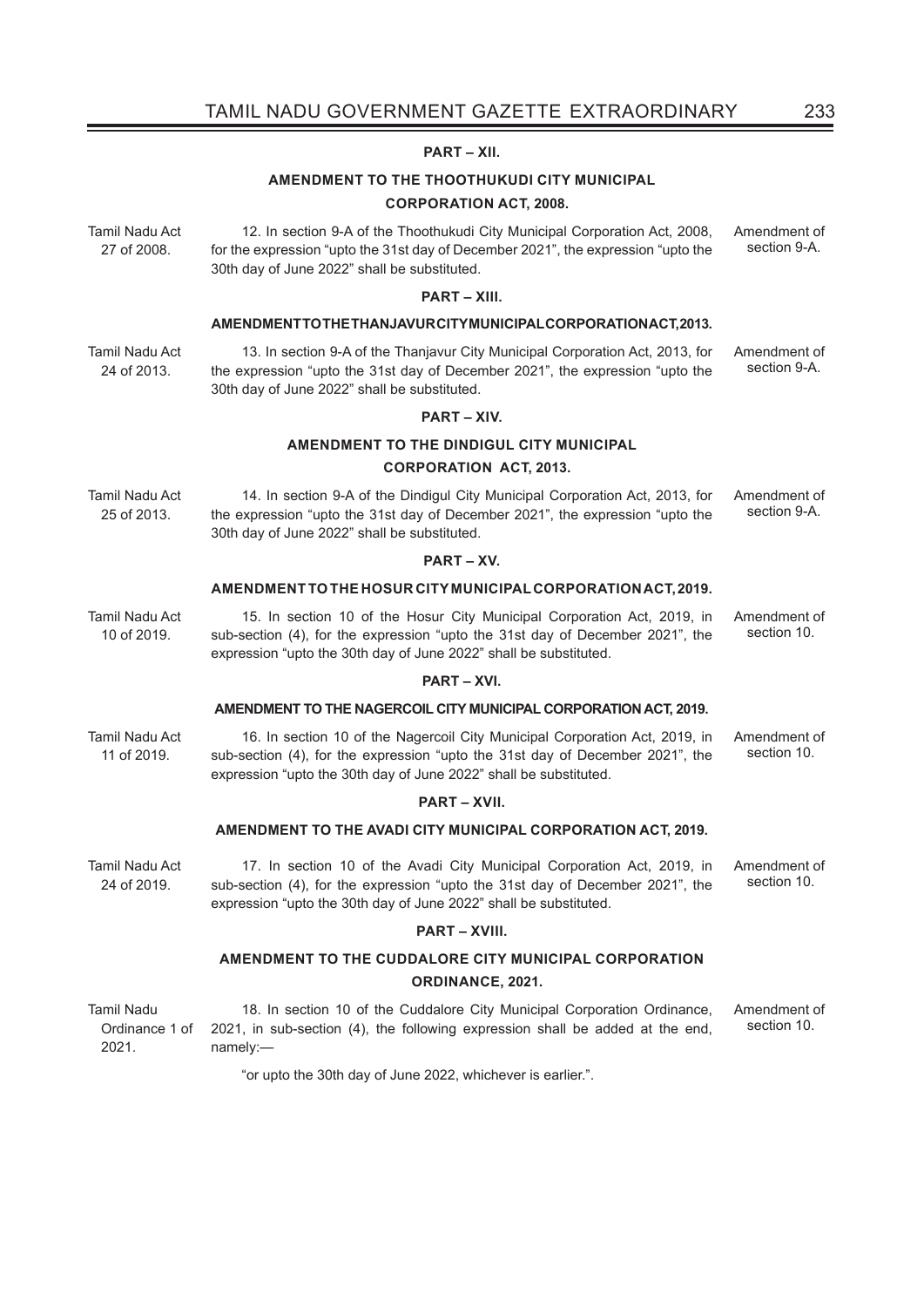# 234 TAMIL NADU GOVERNMENT GAZETTE EXTRAORDINARY

#### **PART – XIX.**

### **AMENDMENT TO THE KANCHEEPURAM CITY MUNICIPAL CORPORATION ORDINANCE, 2021.**

Amendment of section 10. 19. In section 10 of the Kancheepuram City Municipal Corporation Ordinance, Tamil Nadu 2021, in sub-section (4), the following expression shall be added at the end, namely:— Ordinance 2 of 2021.

"or upto the 30th day of June 2022, whichever is earlier.".

#### **PART – XX.**

# **AMENDMENT TO THE SIVAKASI CITY MUNICIPAL CORPORATION ORDINANCE, 2021.**

Amendment of section 10. 20. In section 10 of the Sivakasi City Municipal Corporation Ordinance, 2021, Tamil Nadu in sub-section (4), the following expression shall be added at the end, namely:— Ordinance 3 of 2021.

"or upto the 30th day of June 2022, whichever is earlier.".

#### **PART – XXI.**

# **AMENDMENT TO THE KARUR CITY MUNICIPAL CORPORATION ORDINANCE, 2021.**

Amendment of section 10. 21. In section 10 of the Karur City Municipal Corporation Ordinance, 2021, Tamil Nadu in sub-section (4), the following expression shall be added at the end, namely:— Ordinance 4 of 2021.

"or upto the 30th day of June 2022, whichever is earlier.".

#### **PART – XXII.**

### **AMENDMENT TO THE TAMBARAM CITY MUNICIPAL CORPORATION ORDINANCE, 2021.**

Amendment of section 10. 22. In section 10 of the Tambaram City Municipal Corporation Ordinance, Tamil Nadu 2021, in sub-section (4), the following expression shall be added at the end, namely:— Ordinance 5 of 2021.

"or upto the 30th day of June 2022, whichever is earlier.".

R. N. RAVI,<br>20th December 2021 (Governor of Tamil I 20th December 2021. *Governor of Tamil Nadu.*